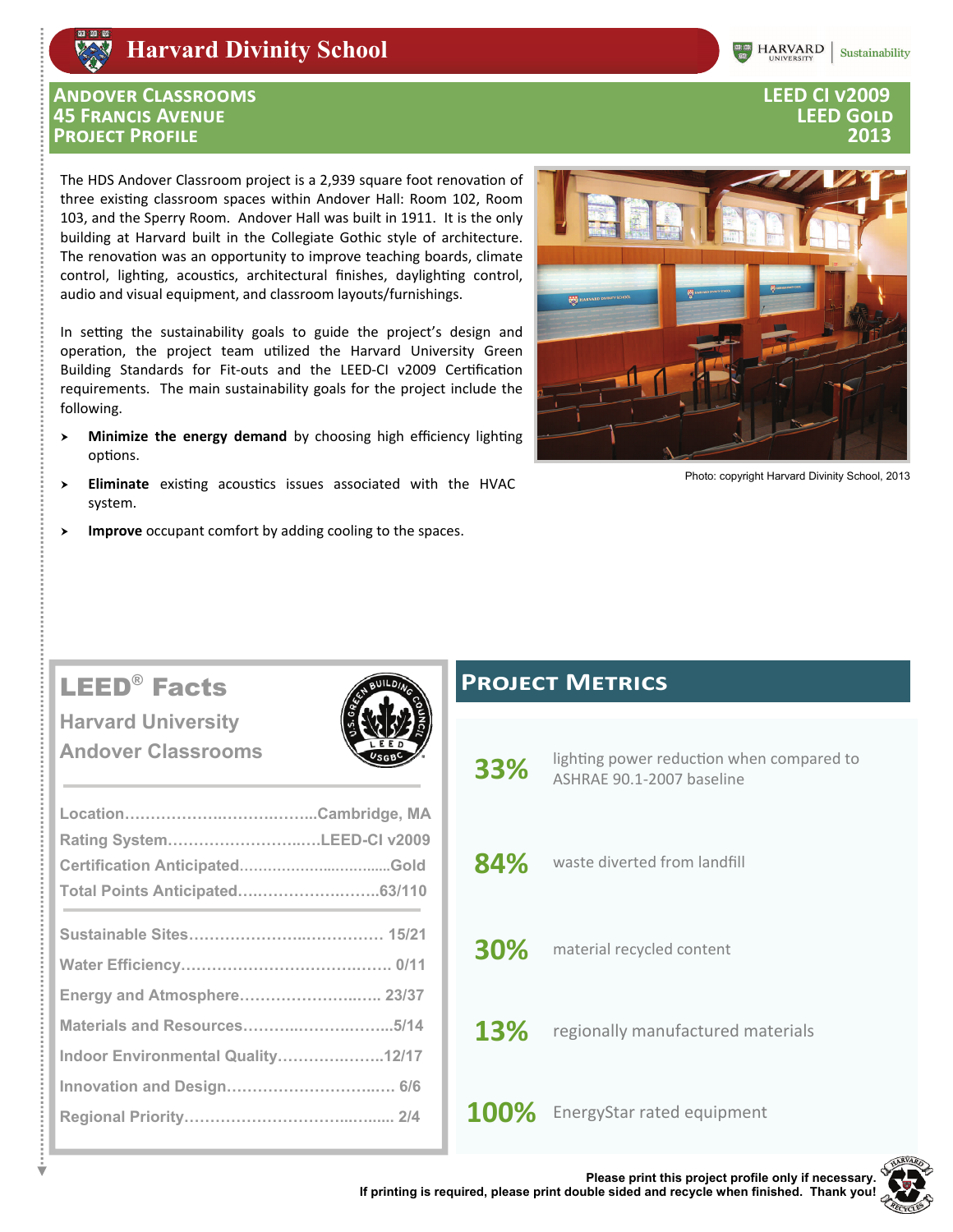# **ENERGY EFFICIENCY AND INDOOR ENVIRONMENTAL QUALITY**

## **MECHANICAL AND ELECTRICAL SYSTEMS**

- **ECM 1:** Energy Recovery Unit This energy recovery unit (ERU) uses a device called an "enthalpy wheel" in order to extract the energy out of the exhaust air, which would typically be lost energy as the air is exhausted to the outdoors. The unit uses this energy to precool and dehumidify air in warmer weather, and preheat and humidify air in cooler weather. This reduces the mechanical system's energy consumption related to tempering the incoming outdoor air to meet the system's set points.
- **ECM 2:** Variable Frequency Drives Variable frequency drives (VFD) are able to adjust fan speed and torque by varying motor input frequency and voltage. In this space, VFDs adjust the supply and return fan speed of the energy recovery unit. This allows for significant energy savings as the fans have the ability to run at a lower speed if the demand isn't at full load.
- **ECM 3: Electronic Communicated Motor ‐** Electronic communicated motors (ECM) are brushless direct current motors that contain a microprocessor, which controls the operation of the motor. These motors work at a greater efficiency when a lower speed is required making them 67% more efficient than their counterparts, permanent‐split capacitor (PSC).
- **ECM 4:** Daylight Sensors The linear fluorescent fixtures in Room 102 and Room 103 have integrated daylight sensors. These sensors automatically dim the lights when a sufficient amount of natural daylight enters the space.





Photo: copyright Harvard Divinity School, 2013 Photo: copyright Harvard Divinity School, 2013

### **INDOOR ENVIRONMENTAL QUALITY**

Low VOC - The project only uses low volatile organic compound (VOC) adhesives, paints, and coatings. This helps minimize off-gassing, which can be detrimental to the health of the space occupants. Off-gassing is the evaporation of volatile chemicals into the air. Off-gassing can continue for years after products are installed. Therefore, by only installing low VOC products, the design team helped provide a cleaner environment for space occupants.

Greenguard Furniture - The chairs and tables in Room 102 and Room 103 are Greenguard certified. Greenguard is a program that certifies furniture that has low chemical emissions. These chemicals in high doses can have negatively affect the health of building occupants. The fixed seating in the Sperry Room is certified under a similar low chemical emissions certification.

High Efficiency Air Filters - The efficiencies of air filters are commonly rated on a scale from 1-20 using the MERV rating system (minimum efficiency reporting value). The ERU installed as part of the project contains air filters with a MERV rating of 13. The filters in the air handler unit (AHU) providing outdoor air to Room 102 and Room 103 were replaced by the building management team with MERV 13 filters. The efficiency of MERV 13 filters goes above and beyond what is typically required for a classroom—these filter efficiencies are typically suggested for hospital and general surgery.

Lighting Controllability - Space occupants are able to control the lighting of each space using multi-circuit, dimming switches.

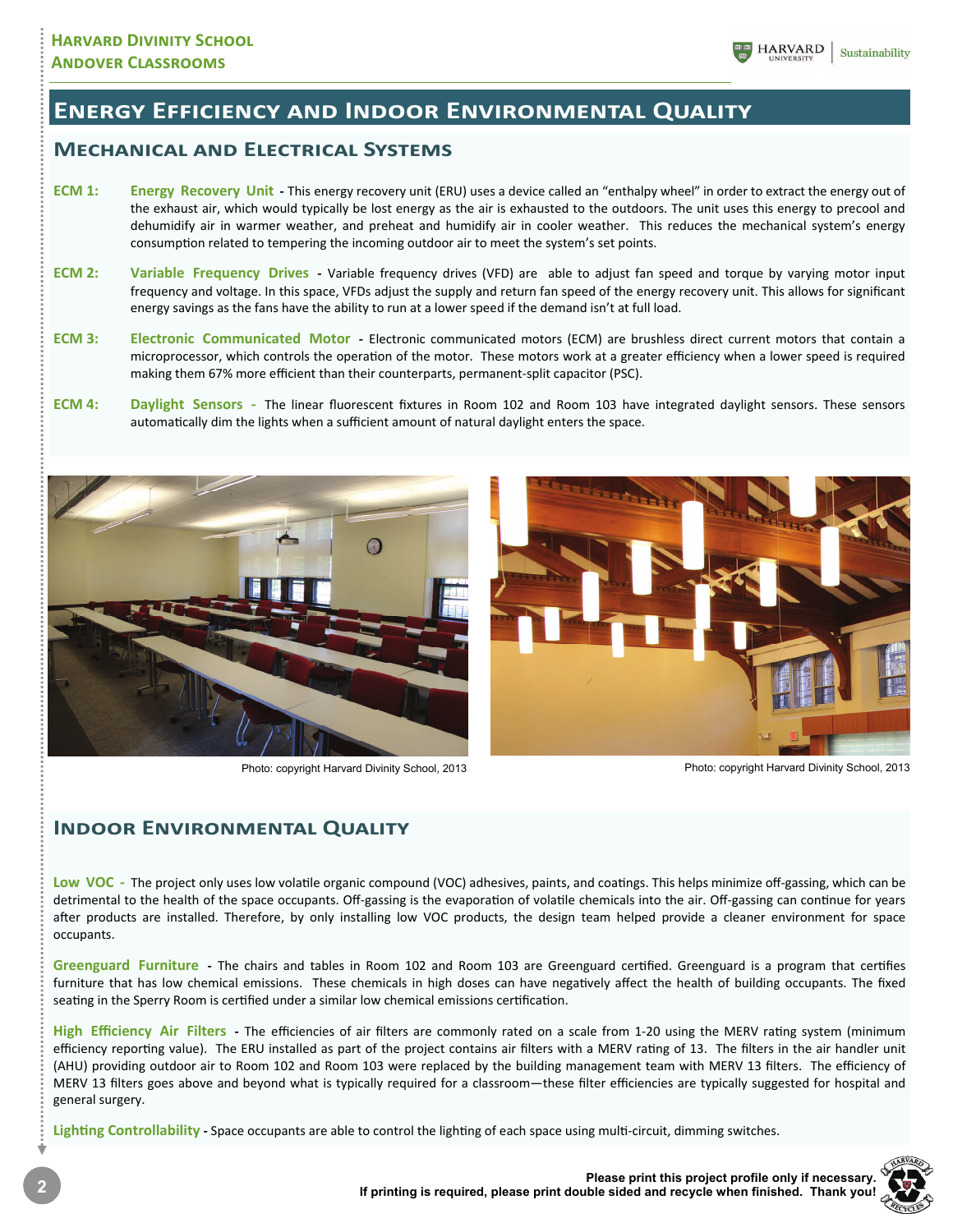### **ANDOVER CLASSROOMS**



## **PRODUCTS AND MATERIALS**

### **Highlights**

- **30% recycled content** value as a percentage of total materials cost
- **19% regionally manufactured** (within 500 miles) value as a percentage of total materials cost
- **9% regionally extracted** (within 500 miles) value as a percentage of total materials cost
- **45% Forest Stewardship Council (FSC) certified wood value as a percentage of new wood materials cost**
- **Only low-VOC, or no-VOC** adhesives, sealants, paints, coatings, and furniture were used



#### **Certainteed Ceiling Tile**  Armstrong

- 21% Post‐consumer Recycled Content
- 19% Pre‐consumer Recycled Content
- Regionally Manufactured and Extracted: Valley Forge, PA



#### **InsulaƟon BaƩs**  Owens Corning

- 20% Post‐consumer Recycled Content
- 
- 30% Pre‐consumer Recycled Content
- Regionally Manufactured: Toronto, ON, Canada



#### **Suprafine XL**  Armstrong

- 23% Post‐consumer Recycled Content
- 7% Pre‐consumer Recycled Content
- Regionally Manufactured: Aberdeen, MD



#### **Metal Framing**  ClarkDietrich

- 24.3% Post‐consumer Recycled Content
- 9.4% Pre‐consumer Recycled Content
- Regionally Manufactured: Bristol, CT
- Regionally Extracted: Fairless Hills, PA

 90% Pre‐consumer Recycled Content 90% Rapidly Renewable Content



### **White Oak Sheet Goods**<sup>1</sup> Robert Bury Panels, Inc.

- Regionally Manufactured and Extracted
- 96% FSC Wood



### **374 Eco Spec Eggshell**  Benjamin Moore VOC Content = 0 g/L **vs.**  VOC Limit = 50 g/L



#### **PowerTape**  Johnsonite

**Mediterra**<sup>1</sup> CapriCork

 VOC Content = 0 g/L **vs.**  VOC Limit = 250 g/L

\* FloorScore Certified



### **Fixed Seating American Seating**

- \* ANSI/BIFMA M7.1 and X7.1 Certified
- 40% Post‐consumer Recycled Content
- 11% Pre‐consumer Recycled Content



### **Everywhere Tables**  Herman Miller, Inc.

\* Greenguard certified

Unless otherwise indicated all product images are from the manufacturer's website. 1. Photo: copyright Harvard Divinity School, 2013.

*Please note that while many products are described in this project profile, these are provided for informational purposes only, to show a*  representative sample of what was included in this project. Harvard University and its affiliates do not specifically endorse nor recommend any of *the products listed in this project profile and this profile may not be used in commercial or political materials, advertisements, emails, products, promotions that in any way suggests approval or endorsement of Harvard University.* **RVA**